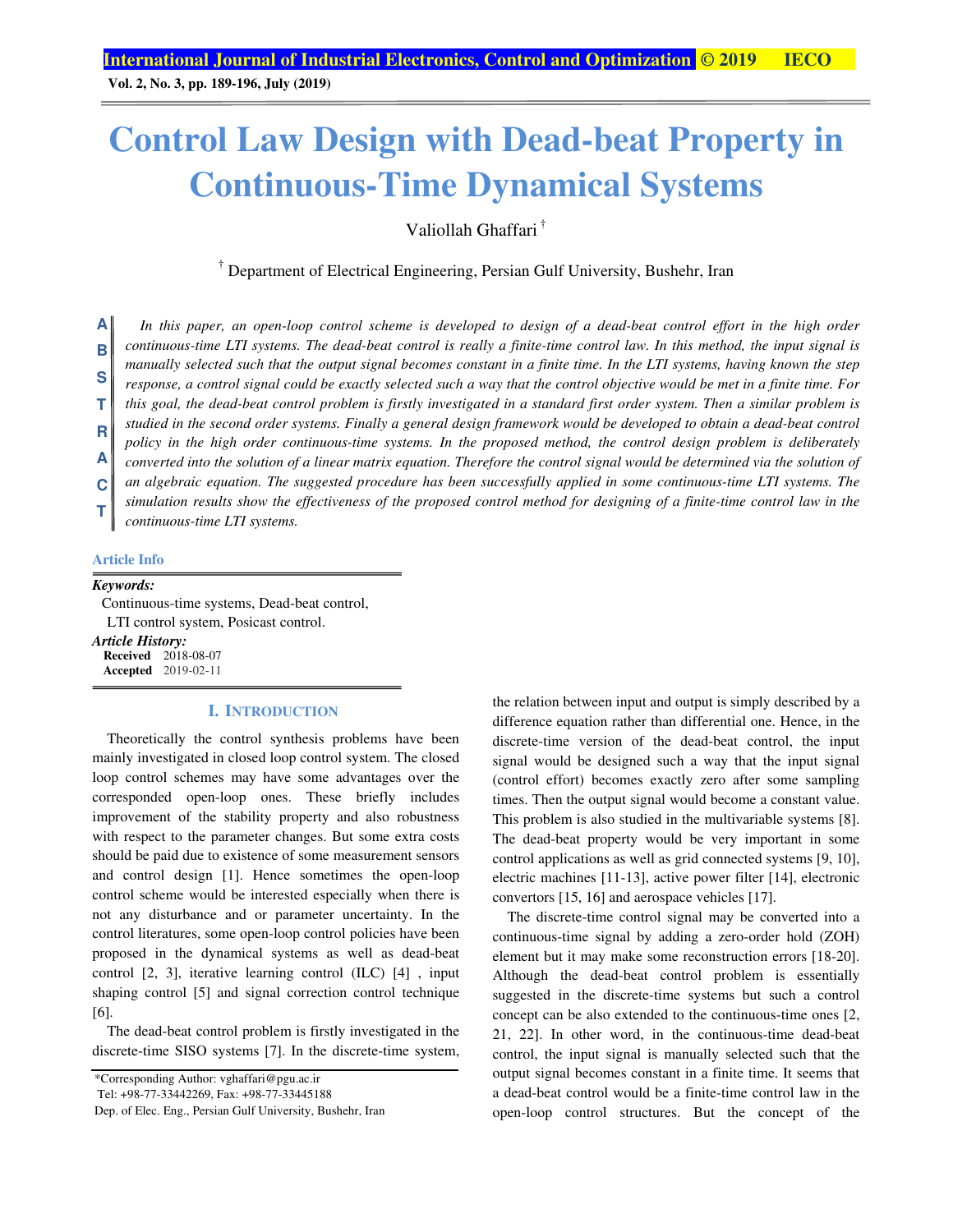finite-time control system has been mainly studied in the closed loop schemes [23].

Recently several control methods have been suggested in the literatures to realize the finite settling-time control in a continuous-time control system. These mainly includes the Posicast control and feedback control using bang-bang or hysteresis element [23-25]. In the second order systems, the Posicast control policy is designed to obtain dead-beat response with zero initial condition [3, 26, 27]. Then it is extended to nonzero initial condition [28]. Similar problem is also studied in the fractional order systems [29] and sampled-data system [30].

In a typical continuous-time system, sometimes there exists a piecewise continuous-time control signal which provides a dead-beat response. This point motivates the author to study the dead-beat control law in the high order continuous-time systems. For achieving this goal, the dead-beat problem is firstly investigated in the standard first order system. Then it is studied in the second order systems. Finally a general framework would be developed to obtain a dead-beat control policy in the high order continuous-time systems. Hence some benefits of the proposed method can be listed as the following:

- 1- This method is inherently an open loop structure. Thus it does not need any further sensor.
- 2- The control system structure is a very simple. Thus the control signal is directly determined.
- 3- It does not need to run the control system continuously. The controller is active in a finite time.
- 4- This method can be efficiently used in some control applications like guidance problem.
- 5- The control system design procedure is very simple for the designer.
- 6- In the proposed method, the dead-beat control is constructed via using of some pulse-shape signals.

Therefore the main contribution of this paper concentrates on designing of a dead-beat control law in the continuous-time LTI systems. The suggested method would be an open-loop scheme which is realized with combination of some sequences of the pulse signals.

The rest of this paper is organized as follows: In the next section, some mathematical notations and symbols are addressed. Then in the sections 3, the problem formulation and main result of the paper is presented. The application of proposed method is studied in some numerical examples in the section 4. Finally some concluding remarks are placed in the last section.

#### **II. MATHEMATICAL NOTATIONS**

Throughout this paper, the symbol  $u(t)$  denotes the unit step signal,  $s(t)$  is the unit step response in a continuous-time LTI system. The system's input and output

denote by  $x(t)$  and  $y(t)$  respectively. The star symbol  $*$ is used for the convolution integral. The  $s$  symbol also states the Laplace operator. The mathematical definition of the dead-beat control in the continuous-time form can be expressed as follows:

**Definition 1**: The response of a continuous-time system would have a dead-beat property, if its output  $y(t)$  is a constant value after a finite-time. In a simple word, it can be mathematically written as follows:

$$
y(t) = cte \quad \forall \quad t > t_n \tag{1}
$$

The switching-time  $t_n$  would be exactly the settling-time of the continuous-time system (1). The standard first order system can be described with the following transfer function:

$$
G(s) = \frac{k}{1+sT} \tag{2}
$$

where k is the system gain and  $T > 0$  is the time-constant of the LTI system (2). The standard second order system is written as the following:

$$
G(s) = \frac{\omega_n^2}{s^2 + 2\xi\omega_n s + \omega_n^2}
$$
 (3)

where  $0 < \xi < 1$  is the damping ratio and  $\omega_n > 0$  is the natural frequency of the second order system (3). A typical high order continuous-time LTI system with all real-poles may be described as follows:

$$
G(s) = k \frac{(s + \gamma_1)(s + \gamma_2)\dots(s + \gamma_m)}{(s + \beta_1)(s + \beta_2)\dots(s + \beta_n)}, \qquad m < n \tag{4}
$$

In the equation (4), the positive parameters  $\beta_i$  indicates poles of the open-loop system (4) and the coefficients  $\gamma_i$ determines the system's zeros. It is assumed that the poles are simple and stable. The system's zeros may be some real or complex numbers. Next, the dead-beat problem is formulated in the continuous-time system. Then some technical results would be proposed.

#### **III. PROBLEM FORMULATION**

In some continuous-time control applications, an open-loop control law design may be interested. Sometimes it may be found a piecewise continuous-time control signal which provides a dead-beat response. The input signals in form of the pulse structure would be concerned in this paper. Then a sequence of the pulse signals would be considered as a control signal. The parameters of such pulse signal is determined such that the system output would be constant after a finite time. Therefore, in this section, the dead-beat problem is mainly investigated in the standard first order and second order systems. Then a general framework will be developed to obtain dead-beat control policy in the high order continuous-time systems (4). For this purpose, firstly, a first order system is considered. Such a system is a simple continuous-time one. Then it can be easily analyzed. In the next lemma, a simple dead-beat control law is addressed.

**Lemma 1**: In the first order system (2), if the switching-time  $t_s$  is deliberately selected as  $t_s = T.Ln\left(1 + \frac{1}{\alpha}\right)$  then a dead-beat response would be provided by the following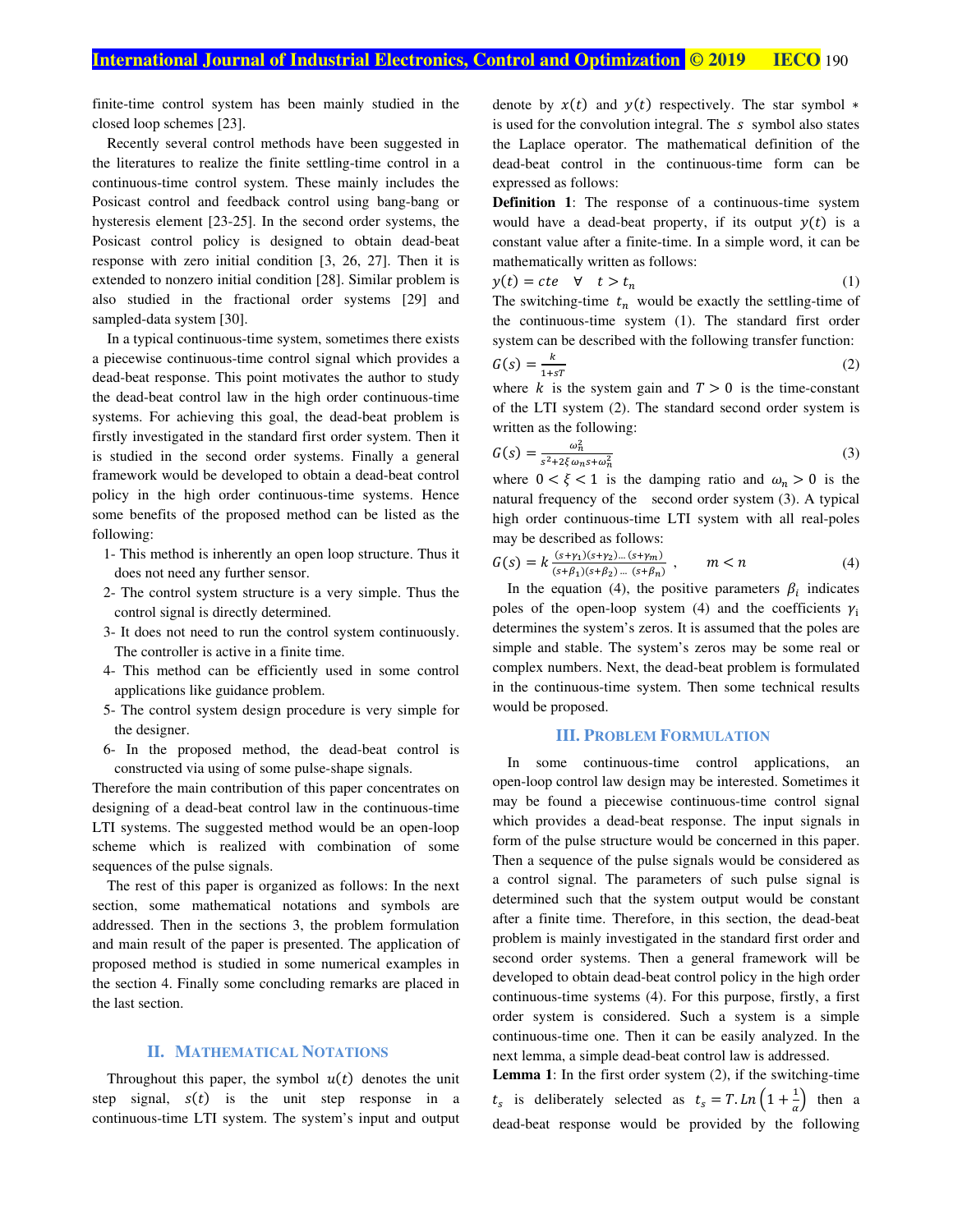### **International Journal of Industrial Electronics, Control and Optimization © 2019 IECO** 191

signal:

$$
x(t) = \begin{cases} 0 & t < 0 \\ 1 + \alpha & 0 < t < t_s \\ 1 & t \ge t_s \end{cases} \tag{5}
$$

where  $\alpha$  can be any positive constant and the switching-time  $t_s$  would be the settling-time of the system (2).

**Proof**: In the first order system (2), the unit step response  $s(t)$  can be found as follows:

$$
s(t) = k\left(1 - e^{-\overline{\tau}}\right)u(t) \tag{6}
$$

 $t \setminus$ 

It is easy check that the response  $y(t)$  due to an input signal  $x(t) = (1 + \alpha)u(t) - \alpha u(t - t_s)$  would be computed as the following:

$$
y(t) = (1 + \alpha)s(t) - \alpha s(t - t_s)
$$
 (7)

By substitution of the switching-time  $t_s = T \cdot Ln\left(1 + \frac{1}{\alpha}\right)$ , the system response  $y(t)$ ,  $t \ge t_s$  would be obtained as follows:

$$
y(t) = (1 + \alpha)k\left(1 - e^{-\frac{t}{T}}\right) - \alpha k\left(1 - e^{-\frac{t - t_s}{T}}\right) \tag{8}
$$

Then a dead-beat response  $y(t) = k$ ,  $t \ge t_s$  would be appeared. It completes the proof.

**Remark 1:** In the lemma 1, the constant  $\alpha$  would be an independent variable. It can be shown that the switching-time  $t_s$  could be selected as an independent variable when the

constant parameter  $\alpha$  is chosen as  $\alpha = (e^{\frac{t_s}{T}} - 1)^{-1}$ .

**Remark 2**: It is seen that in the first order system (2), the dead-beat response would not be unique. Then in order to obtain a dead-bead response via the lemma 1, there are too many choices for selection of the constant  $\alpha$ .

Similarly such idea can also be used in a second order system to obtain a dead-beat response. Consider the standard second order system (3). It can be shown that the following control signal will provide a dead-beat response in the standard second order system (3):

$$
x(t) = \begin{cases} 0 & t < 0\\ \frac{1}{1 + M_p} & 0 < t < t_p\\ 1 & t \ge t_p \end{cases}
$$
(9)

In the control literature, the control signal (9) is referred as the Posicast control law [3]. In the input signal  $x(t)$  there exist two terms  $M_p$  and  $t_p$  which are defined as follows:

$$
M_p \stackrel{\text{def}}{=} e^{-\frac{\pi \xi}{\sqrt{1-\xi^2}}} \text{ and } t_p \stackrel{\text{def}}{=} \frac{\pi}{\omega_n}
$$

They denote the maximum overshoot and peak-time respectively due to unit step response in the standard second order system (3). Next, the dead-beat problem would be investigated in a general LTI systems.

**Assumption 1**: In the continuous-time LTI systems (4), assume that the parameters  $\beta_i$  are some real and positive ones and the unit step response  $s(t)$  is represented as the following form:

$$
s(t) =(\alpha_0 + \alpha_1 e^{-\beta_1 t} + \alpha_2 e^{-\beta_2 t} + \dots + \alpha_n e^{-\beta_n t})u(t)
$$
 (10)

In the equation (10), for the stability purpose, it is assumed that the coefficients  $\beta_i$  must be some positive ones.

**Remark 3**: The high order LTI system (4) can be mathematically decomposed into some first order subsystems. Then a dead-beat control signal can be designed for each subsystem by using of the Lemma 1. It does not guarantee that a linear combination of the designed control signals, for the first order subsystems, would provide a dead-beat response in the high order system (4).

The remark 3 can be checked with a simple parallel system like  $G(s) = G_1(s) + G_2(s)$ . For this purpose, assume that  $x_1(t)$  and  $x_2(t)$  are some dead-beat control signals for the subsystem  $G_1(s)$  and  $G_2(s)$  respectively. Let select a linear combination of the mentioned signal like  $x(t) = ax_1(t) +$  $bx_2(t)$ . Then by using of the convolution integral and impulse response properties, the system output  $y(t)$  due to the input  $x(t)$  can be written as follows:

$$
y(t) = L^{-1}{G(s)} * x(t) = (L^{-1}{G1(s)} + L^{-1}{G2(s)}) * (ax1(t) + bx2(t))
$$

Then it can be simplified as the following:

 $y(t) = aL^{-1}{G_1(s)} * x_1(t) + bL^{-1}{G_2(s)} * x_2(t) +$  $aL^{-1}{G_2(s)} * x_1(t) + bL^{-1}{G_1(s)} * x_2(t)$ 

The signal  $x_1(t)$  is designed based on the parameters of the subsystem  $G_1(s)$ . Then the third term has not dead-beat property. A similar justification can be existed for the signal  $x_2(t)$  in the subsystem  $G_1(s)$ . Therefore the linear combination of the signals  $x_1(t)$  and  $x_2(t)$  would not provide a dead-beat response in the LTI system  $G(s)$ . Hence it is necessary to develop a general framework for designing of dead-beat control signal in the LTI system (4).

In the first order and second order systems, the mentioned results about the dead-beat response may be seem simple. Having known the step response of a general LTI system  $s(t)$ , the dead-beat response could be also investigated in the high order continuous-time system. Hence the main result of this paper will be concentrated on selection of a dead-beat control law in the general LTI systems. The proposed results will be presented in the next theorem.

**Theorem 1**: Consider the assumption 1 holds and the unit step response is described by the equation (10). In the LTI system (4), for some known positive constants  $\beta_i$  and switching-times  $t_i$ ,  $i = 1, 2, ..., n$ ,  $0 < t_1 < t_2 ... < t_n$ , if there exist some positive constants  $\delta_i$ ,  $i = 1, 2, ..., n$  such that the equation  $\mathcal{A}X = \mathcal{B}$  admits a feasible solution  $\mathcal{X}$ .

where the matrix  $\mathcal A$  and two vectors  $\mathcal X$  and  $\mathcal B$  are given as:

$$
\mathcal{A} = \begin{bmatrix} e^{\beta_1 t_1} - 1 & e^{\beta_1 t_2} - e^{\beta_1 t_1} & \cdots & e^{\beta_1 t_n} - e^{\beta_1 t_{n-1}} \\ e^{\beta_2 t_1} - 1 & e^{\beta_2 t_2} - e^{\beta_2 t_1} & \cdots & e^{\beta_2 t_n} - e^{\beta_2 t_{n-1}} \\ \vdots & \vdots & \ddots & \vdots \\ e^{\beta_n t_1} - 1 & e^{\beta_n t_2} - e^{\beta_n t_1} & \cdots & e^{\beta_n t_n} - e^{\beta_n t_{n-1}} \end{bmatrix}
$$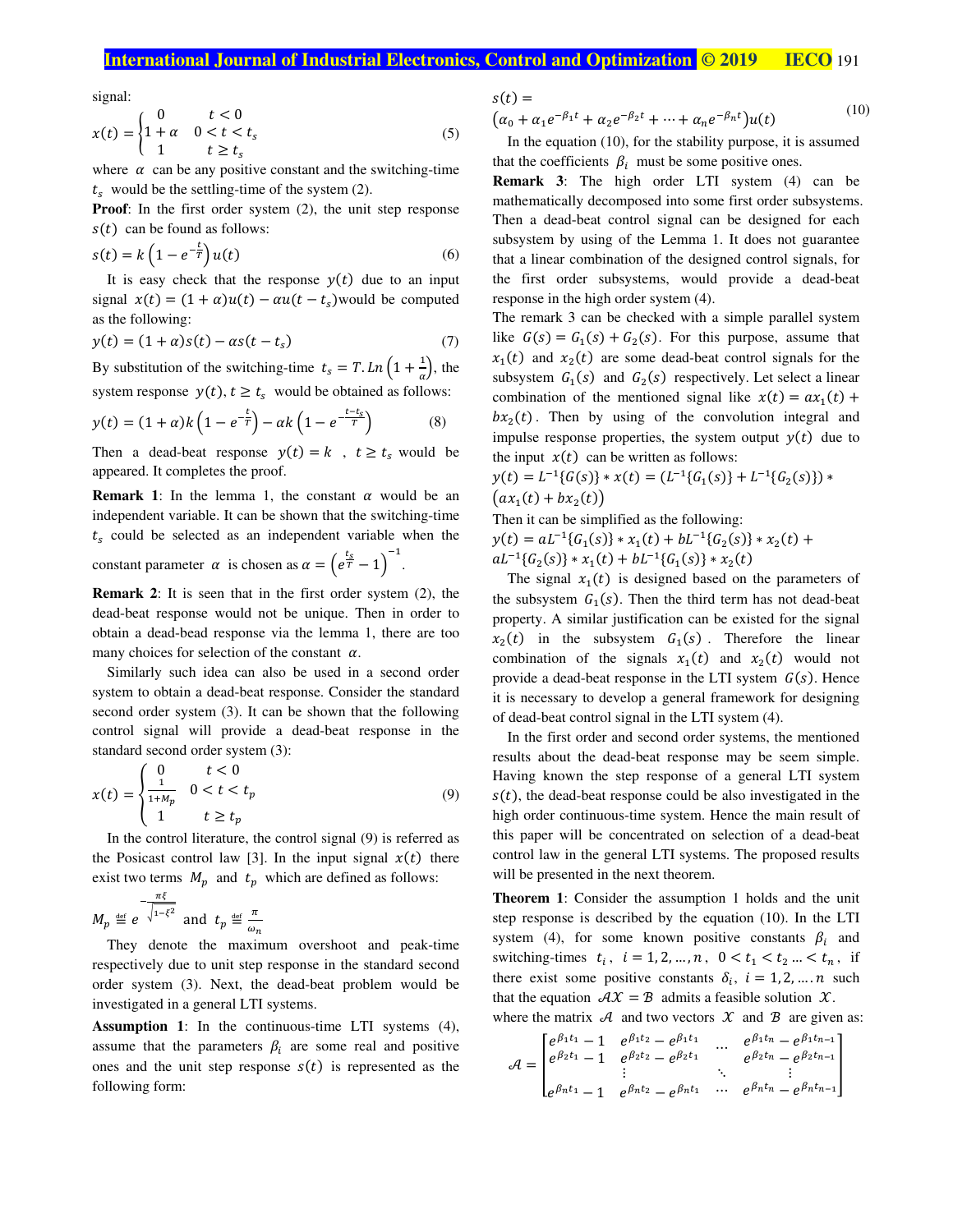$$
\mathcal{X} = \begin{bmatrix} \delta_1 \\ \delta_2 \\ \vdots \\ \delta_n \end{bmatrix}, \ \mathcal{B} = \begin{bmatrix} e^{\beta_1 t_n} \\ e^{\beta_2 t_n} \\ \vdots \\ e^{\beta_n t_n} \end{bmatrix}
$$

Then with selection of the following input signal  $x(t)$ :

$$
x(t) = \delta_1 u(t) + (\delta_2 - \delta_1)u(t - t_1) +
$$
  
\n
$$
(\delta_3 - \delta_2)u(t - t_2) + (\delta_4 - \delta_3)u(t - t_3) + \dots +
$$
  
\n
$$
(\delta_{n+1} - \delta_n)u(t - t_n)
$$
\n(11)

the continuous system (4) would have a dead-beat response. **Proof**: Considering the well-known superposition principle, the output of the LTI system (4) can be mathematically computed as follows:

$$
y(t) = \delta_1 s(t) + (\delta_2 - \delta_1)s(t - t_1) + (\delta_3 - \delta_2)s(t - t_2) + (\delta_4 - \delta_3)s(t - t_3) + \dots +
$$
  
(12)  

$$
(\delta_{n+1} - \delta_n)s(t - t_n)
$$

The term  $\delta_{n+1}$  denotes the steady state value of the input signal  $x(t)$ . Then without loss of generality, the term  $\delta_{n+1}$ can be assumed to be a constant value. Hence in term of the step response parameters, the system response  $y(t)$  could be computed as:

$$
y(t) = \delta_1 (\alpha_0 + \alpha_1 e^{-\beta_1 t} + \alpha_2 e^{-\beta_2 t} + \dots + \alpha_n e^{-\beta_n t}) u(t) +
$$
  
\n
$$
(\delta_2 - \delta_1) (\alpha_0 + \alpha_1 e^{-\beta_1 (t - t_1)} + \alpha_2 e^{-\beta_2 (t - t_1)} + \dots +
$$
  
\n
$$
\alpha_n e^{-\beta_n (t - t_1)}) u(t - t_1) + (\delta_3 - \delta_2) (\alpha_0 + \alpha_1 e^{-\beta_1 (t - t_2)} +
$$
  
\n
$$
\alpha_2 e^{-\beta_2 (t - t_2)} + \dots + \alpha_n e^{-\beta_n (t - t_2)}) u(t - t_2) + (\delta_4 -
$$
  
\n
$$
\delta_3) (\alpha_0 + \alpha_1 e^{-\beta_1 (t - t_3)} + \alpha_2 e^{-\beta_2 (t - t_3)} + \dots +
$$
  
\n
$$
\alpha_n e^{-\beta_n (t - t_3)}) u(t - t_3) + \dots + (\delta_{n+1} - \delta_n) (\alpha_0 +
$$
  
\n
$$
\alpha_1 e^{-\beta_1 (t - t_n)} + \alpha_2 e^{-\beta_2 (t - t_n)} + \dots + \alpha_n e^{-\beta_n (t - t_n)}) u(t - t_n)
$$

In order to have a dead-beat response, the system response  $y(t)$  would be constant one after a finite time (i.e. for  $t >$  $t_n$ ). Then the system response  $y(t)$ ,  $t > t_n$  can be computed as:

$$
y(t) = \delta_1(\alpha_0 + \alpha_1 e^{-\beta_1 t} + \alpha_2 e^{-\beta_2 t} + \dots + \alpha_n e^{-\beta_n t}) +
$$
  
\n
$$
(\delta_2 - \delta_1)(\alpha_0 + \alpha_1 e^{-\beta_1 (t - t_1)} + \alpha_2 e^{-\beta_2 (t - t_1)} + \dots +
$$
  
\n
$$
\alpha_n e^{-\beta_n (t - t_1)}) +
$$
  
\n
$$
(\delta_3 - \delta_2)(\alpha_0 + \alpha_1 e^{-\beta_1 (t - t_2)} + \alpha_2 e^{-\beta_2 (t - t_2)} + \dots +
$$
  
\n
$$
\alpha_n e^{-\beta_n (t - t_2)}) +
$$
  
\n
$$
(\delta_4 - \delta_3)(\alpha_0 + \alpha_1 e^{-\beta_1 (t - t_3)} + \alpha_2 e^{-\beta_2 (t - t_3)} + \dots +
$$
  
\n
$$
\alpha_n e^{-\beta_n (t - t_3)})
$$

+
$$
(\delta_{n+1} - \delta_n)(\alpha_0 + \alpha_1 e^{-\beta_1(t-t_n)} + \alpha_2 e^{-\beta_2(t-t_n)} + \cdots + \alpha_n e^{-\beta_n(t-t_n)})
$$
,  $t > t_n$ 

By rearranging and taking some simplifications, it can be written as follows:

⋮

$$
y(t) = \alpha_0 \delta_{n+1} + \alpha_1 e^{-\beta_1 t} (\delta_1 + (\delta_2 - \delta_1) e^{\beta_1 t_1} + (\delta_3 - \delta_2) e^{\beta_1 t_2} + \dots + (\delta_{n+1} - \delta_n) e^{\beta_1 t_n}) + \alpha_2 e^{-\beta_2 t} (\delta_1 + (\delta_2 - \delta_1) e^{\beta_2 t_1} + (\delta_3 - \delta_2) e^{\beta_2 t_2} + \dots + (\delta_{n+1} - \delta_n) e^{\beta_2 t_n}) + \alpha_3 e^{-\beta_3 t} (\delta_1 + (\delta_2 - \delta_1) e^{\beta_3 t_1} + (\delta_3 - \delta_2) e^{\beta_3 t_2} + \dots + (\delta_{n+1} - \delta_n) e^{\beta_3 t_n})
$$
  
...

$$
+\alpha_n e^{-\beta_n t}(\delta_1 + (\delta_2 - \delta_1)e^{\beta_n t_1} + (\delta_3 - \delta_2)e^{\beta_n t_2} + \cdots +
$$

 $(\delta_{n+1} - \delta_n) e^{\beta_n t_n}$ ,  $t > t_n$ 

It is clear that the system response  $y(t)$ ,  $t > t_n$  would be a constant value  $\alpha_0 \delta_{n+1}$  when the following equations simultaneously hold:

$$
\delta_1 + (\delta_2 - \delta_1)e^{\beta_1 t_1} + (\delta_3 - \delta_2)e^{\beta_1 t_2} + \cdots
$$
  
\n
$$
+ (\delta_{n+1} - \delta_n)e^{\beta_1 t_n} = 0
$$
  
\n
$$
\delta_1 + (\delta_2 - \delta_1)e^{\beta_2 t_1} + (\delta_3 - \delta_2)e^{\beta_2 t_2} + \cdots
$$
  
\n
$$
+ (\delta_{n+1} - \delta_n)e^{\beta_2 t_n} = 0
$$
  
\n
$$
\delta_1 + (\delta_2 - \delta_1)e^{\beta_n t_1} + (\delta_3 - \delta_2)e^{\beta_n t_2} + \cdots
$$
  
\n
$$
+ (\delta_{n+1} - \delta_n)e^{\beta_n t_n} = 0
$$
  
\nThe previous equations can be rewritten as follows:  
\n
$$
\delta_1(1 - e^{\beta_1 t_1}) + \delta_2(e^{\beta_1 t_1} - e^{\beta_1 t_2}) + \delta_3(e^{\beta_1 t_2} - e^{\beta_1 t_3}) + \cdots
$$
  
\n
$$
+ \delta_n(e^{\beta_1 t_{n-1}} - e^{\beta_1 t_n}) + \delta_{n+1}e^{\beta_1 t_n} = 0
$$

$$
\delta_1(1 - e^{\beta_2 t_1}) + \delta_2(e^{\beta_2 t_1} - e^{\beta_2 t_2}) + \delta_3(e^{\beta_2 t_2} - e^{\beta_2 t_3}) + \cdots \n+ \delta_n(e^{\beta_2 t_{n-1}} - e^{\beta_2 t_n}) + \delta_{n+1}e^{\beta_2 t_n} = 0 \n\vdots
$$

 $= 0$ 

$$
\delta_1(1 - e^{\beta_n t_1}) + \delta_2(e^{\beta_n t_1} - e^{\beta_n t_2}) + \delta_3(e^{\beta_n t_2} - e^{\beta_n t_3}) + \cdots + \delta_n(e^{\beta_n t_{n-1}} - e^{\beta_n t_n}) + \delta_{n+1}e^{\beta_n t_n} = 0
$$

Therefore, these equations would lead to the matrix equations  $AX = B$ . It completes the proof.

**Remark 4:** In this paper, it is assumed that the conditions  $\beta_i > 0$  and  $0 < t_1 < t_2 ... < t_n$  simultaneously hold. Then the rows of the matrix  $\mathcal A$  would be independent. Hence the matrix  $\mathcal A$  would be a non-singular. Therefore the equations  $AX = B$  would always have a unique solution.

**Remark 5:** In the theorem 1, the switching-times  $t_i$ ,  $i = 1, 2, ..., n$  would be some design parameters which selected by the designer. There are many choices for selection of the switching-times  $t_i$  but the only limitation would be expressed as  $0 < t_1 < t_2 ... < t_n$ . Hence many control signals with dead-beat property can be obtained in the high order LTI system (4). In the theorem 1, the term  $t_n$  denotes the settling-time. Furthermore dense selection of switching-times  $t_i$ 's usually leads to larger overshoot and also control effort. Hence a reasonable trade-off between the parameters of the system response as well as the settling-time, maximum overshoot and the maximum value of the control signal should be taken into account in a typical control problem. This issue is usually accomplished throughout solving of an optimization problem with some nonlinear constraints.

**Remark 6**: The Lemma 1 and the Posicast control law can be considered as a special case of the theorem 1. Then the dead-beat control signal can be computed in the theorem 1.

**Remark 7**: In the high order LTI system (4), the poles are assumed to be simple and located in the left half plan. Hence there is not any constraint on the system zeros. Then they may be some real or complex numbers. Therefore the proposed method could be used even in a non-minimum phase LTI system. The effect of the system zeros are only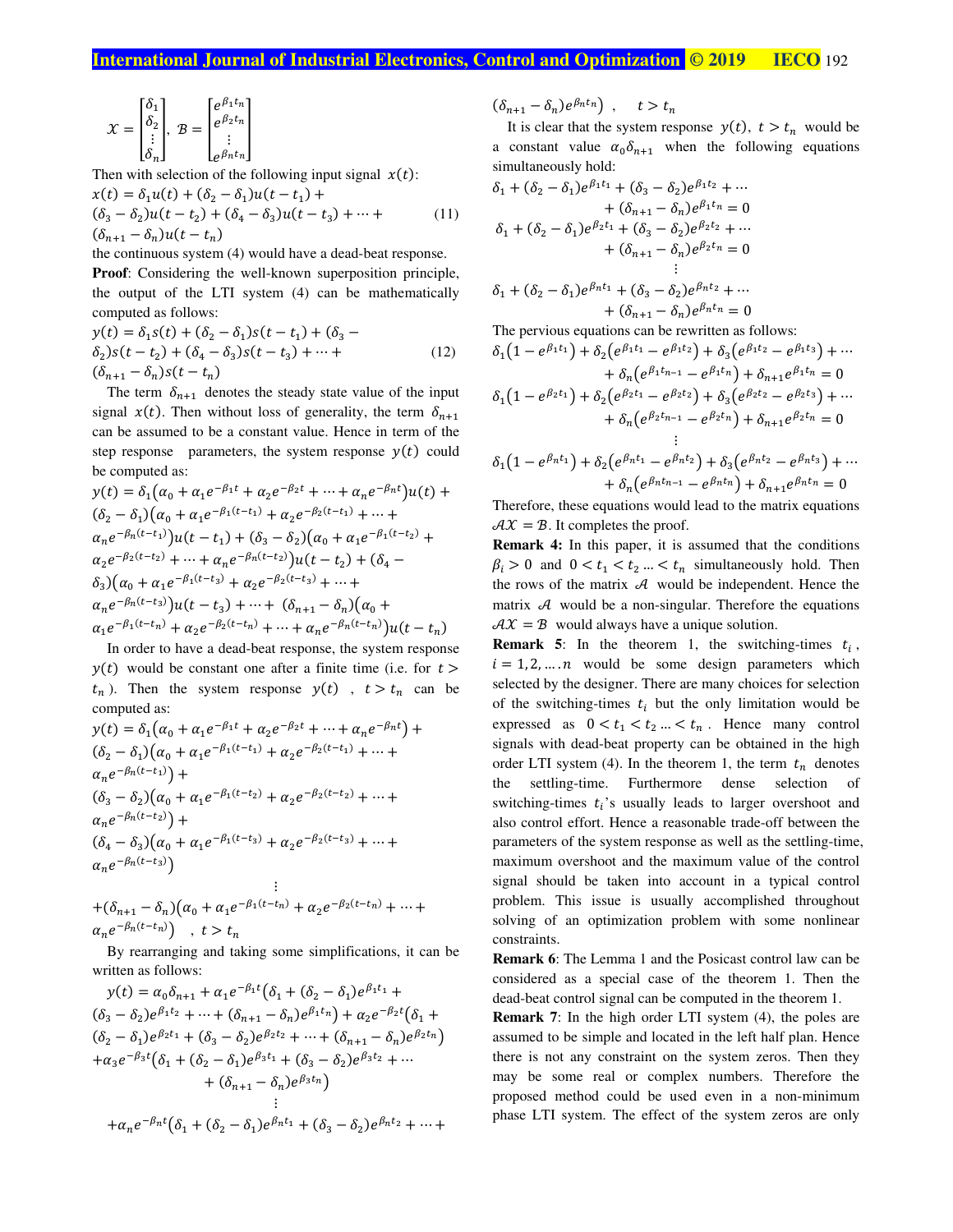considered in the step response  $s(t)$ .

**Remark 8**: In the theorem 1, a model based and open-loop control law is addressed to provide dead-beat property. The open-loop stabilization methods can be helpful to design an efficient control law. Hence the results of the theorem 1 can be used in a cascaded system like  $G(s)G_c(s)$ . Then the subsystem  $G_c(s)$  is selected such that the some undesired poles of the subsystem  $G(s)$  like complex or repetitive can be vanished. Therefore the dead-beat control design would be used in a simplified LTI system  $G(s)G_c(s)$ .

**Remark 9**: In the theorem 1, some reasonable restrictions as well as the asymptotic stability, non-complex and non-repetitive poles are considered in order to formulate the control problem. A similar method can be also suggested to design of dead-beat control policy in the high order LTI system with the complex and repetitive poles.

#### **IV. SIMULATION RESULTS**

In this section, the proposed procedure is applied in some dynamical systems in order to obtain a dead-beat control law. **Example 1**: Consider a first order continuous-time system with  $T = 1$  and  $K = 1$  as follows:

$$
G(s) = \frac{1}{s+1} \tag{13}
$$

Let select the constant parameter  $\alpha = 0.3$ . By applying of the result of the lemma 1, the switching-time  $t_s$  can be exactly calculated as  $t_s = Ln\left(\frac{13}{3}\right)$  $\binom{13}{3}$  = 1.4663. Due to the system uncertainty, the switching-time  $t_s$  may not be precisely determined. Hence, in the numerical simulation, amount of 20% uncertainty is considered about the calculated switching-time  $t_s$ . In the simulation of continuous-time system, the time increment sets as 0.01 seconds.

The simulation results are shown in the figures 1 and 2. It is seen that in a finite times (i.e. 1.4663 seconds), the system response  $y(t)$  would be constant one. The switching-time is explicitly dependent on the system parameters.



**Fig. 1**. The system response  $y(t)$  in the example 1





In the figure 1, it is seen that although the exact dead-beat response would be disappeared in the case of uncertainty. But the system response  $y(t)$  is closely maintained around the dead-beat response. This property would be interested in some control applications as well as a guidance problems and power convertors. Therefore the proposed control law can be imagined a robust method in the presence of the uncertainty. **Example 2**: Consider the following  $4<sup>th</sup>$  order system:

$$
G(s) = \frac{14s^3 + 80s^2 + 132s + 48}{s^4 + 10s^3 + 35s^2 + 50s + 24}
$$
\n(14)

In the LTI system (14), the unit step response  $s(t)$  can be computed as follows:

$$
s(t) = (2 - 2e^{-2t} + 3e^{-t} - 4e^{-4t} + e^{-3t})u(t)
$$
 (15)  
It is seen that the step response parameters can be found as  
the following:

 $\beta_1 = 2\, ,\;\; \beta_2 = 1\, ,\quad \beta_3 = 4\, ,\quad \beta_4 = 3\, ,\;\; \alpha_0 = 2\,$  ,  $\alpha_1 = -2\,$  ,  $\alpha_2 = 3$ ,  $\alpha_3 = -4$  and  $\alpha_4 = +1$ 

In the proposed control method, the switching-times are design parameters. Let select the steady state value  $\delta_5 = 1$ and the switching-times as  $t_1 = 2$ ,  $t_2 = 3$ ,  $t_3 = 4$  and  $t_4 = 5$ . Then, by applying of the theorem 1, the control signal parameters are exactly calculated as follows:

 $\delta_1 = 1.2482, \delta_2 = 0.9469, \delta_3 = 1.0027$  and  $\delta_4 = 1.0$ 

In the simulation of continuous-time system, the time-increment is taken as 0.01 seconds. The simulation results are shown in the figures 3 and 4. Furthermore the control signal  $x(t)$  will be analytically constructed as follows:

$$
x(t) = 1.2482u(t) - 0.3013u(t - 2) +
$$
  
0.0558u(t - 3) - 0.0027u(t - 4) (15)

The control signal  $x(t)$  is also depicted in the figure 4. In the example 2, the settling-time is deliberately set as 5 seconds. In the figure 3, it is seen that the system response  $y(t)$  would be exactly constant after 5 seconds. This method would be useful when no uncertainty exists and the system parameters are some known and fixed values.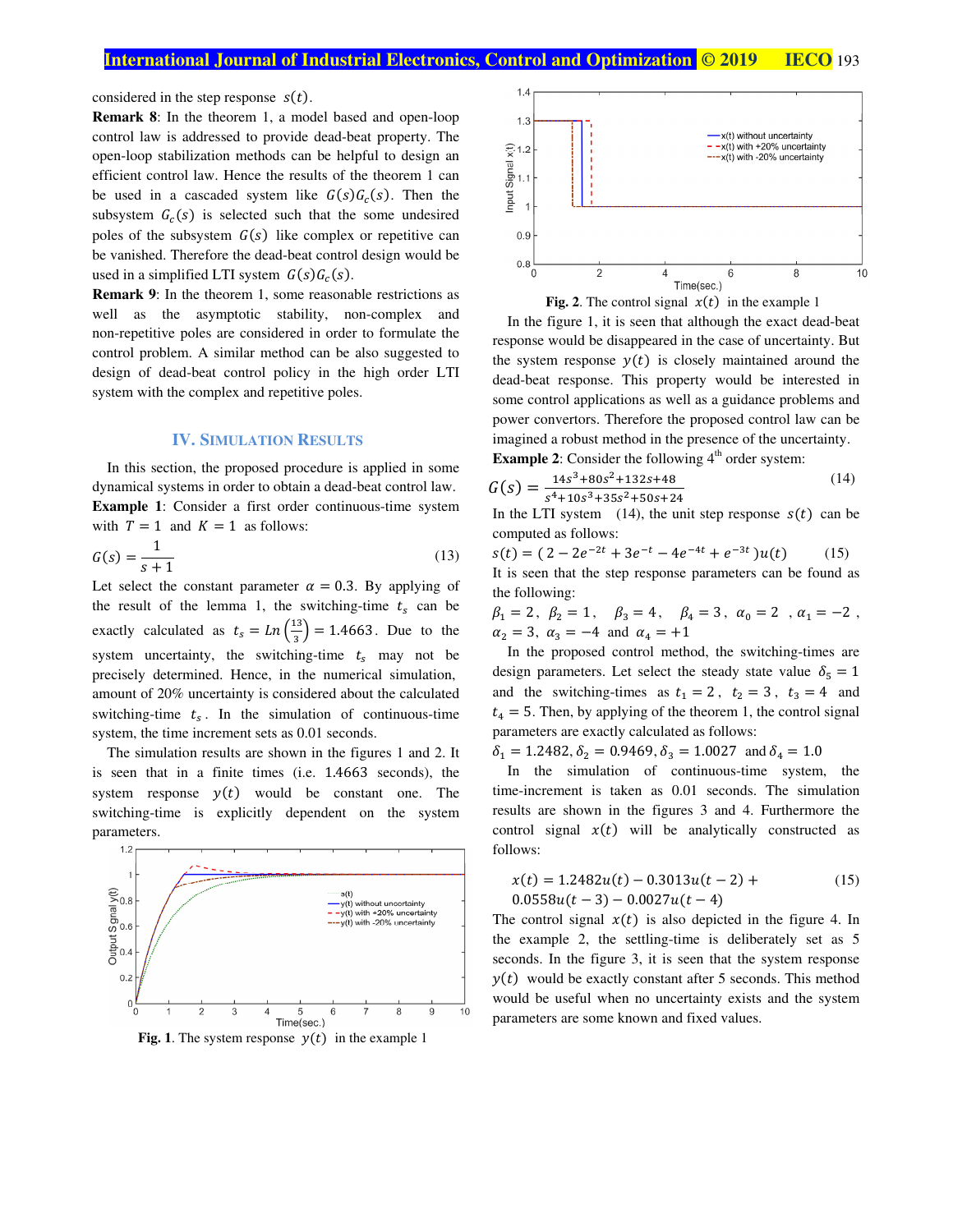

**Fig. 4**. The control signal  $x(t)$  in the example 2

investigated in a typical mechanical system. Next, the application of the proposed method is Next, the application of the proposed method is<br>vestigated in a typical mechanical system.<br>**Example 3**: Consider the following mechanical system [1]:



**Fig Fig. 5**. A typical mechanical system [1]

control input  $u(t)$  and the output  $x_2(t)$  can be determined as follows follows [1]: It can be shown that the transfer function between the

$$
G(s) = \frac{x_2(s)}{u(s)} = \frac{m_2 s^2 + bs + k_2 + k_3}{m_2 s^2 + bs + k_2 + k_3}
$$

 $(m_1s^2 + bs + k_1 + k_2)(m_2s^2 + bs + k_2 + k_3) - (bs + k_2)^2$ The mechanical system parameters are selected as follows:  $m_1 = 1 kg,$  1  $k_2 = 1 \, N/m, \quad N$ Then the transfer function  $G(s)$  would be found as:  $G(s) = \frac{(s+3.4142)(s+0.5858)}{(s+7.327)(s+0.5029)(s^2+0.1698s+2.985)}$  $m_2 = 1 kg$ ,  $k_1 = 5 N/m$ , ,  $k_3 = 1 \ N/m$ ,  $b = 4 \ N/m/sec$  $(s+3.4142)(s+0.5858)$  i,

An application of the remark 8 may be useful in this example. An application of the remark 8 may be useful in this example.<br>For this purpose, the compensator block  $G_c(s)$  is simply chosen as  $G_c(s) = 2.985 \frac{S}{s}$ using of the Posicast control law as addressed in the equation (9), the control signal can be constructed for the cascaded (9), the control signal can be constructed for the cascaded system  $G(s)G_c(s)$ . The system response  $y(t)$  is shown in  $(s+$ s+7.327)(s+0.5029 s+3.4142)(s+0.5858 <u>5029)</u> 5858) . Then by by

the figure 6. It is seen that the proposed method provides a dead-beat response while the step response of the mechanical system has consistently oscillatory behavior. dead-beat response while the step response of the mechanical dead-beat response while the step response of system has consistently oscillatory behavior.



The input and output of the compensator is shown in figure 7. The compensator output is applied to the mechanical system. The input and output of the compensator is shown in figure<br>7. The compensator output is applied to the mechanical<br>system.<br>In these examples, the simulation results verify the<br>effectiveness of the suggested finite-time cont The input and output of the compensator is shown in<br>7. The compensator output is applied to the mech<br>system.<br>In these examples, the simulation results verif<br>effectiveness of the suggested finite-time control techni

In these examples, the simulation results verify the the continuous-time systems.

#### **V. C ONCLUSION**

In the continuous-time LTI systems, a control signal can be selected such that the control goal would be met in a finite-time. The control synthesis problem may be converted to an algebraic matrix equation. Then the dead signal would be determined via solving the algebraic equation. The proposed control law is a model based method for The proposed control law is a model based method for designing of the dead-beat control policy. Hence it would be very efficient when a mathematical model exists for a dynamical system. The suggested approach is use very efficient when a mathematical model exists for a dynamical system. The suggested approach is used in some control examples to show the effectiveness of the method. In the continuous-time LTI systems, a control signal can be selected such that the control goal would be met in a finite-time. The control synthesis problem may be converted to an algebraic matrix equation. Then the dead-b a model based method for<br>ol policy. Hence it would be<br>natical model exists for a<br>ed approach is used in some The input and output of the compensator is shown in<br>7. The compensator output is applied to the mec<br>system.<br>In these examples, the simulation results verifectiveness of the suggested finite-time control techn<br>the continuou

#### **ACKNOWLEDGEMENT**

The author would like to thank Dr. Paknosh Karimaghaee with the school of Electrical and Computer Engineering, Shiraz University for his valuable comments which improve the paper.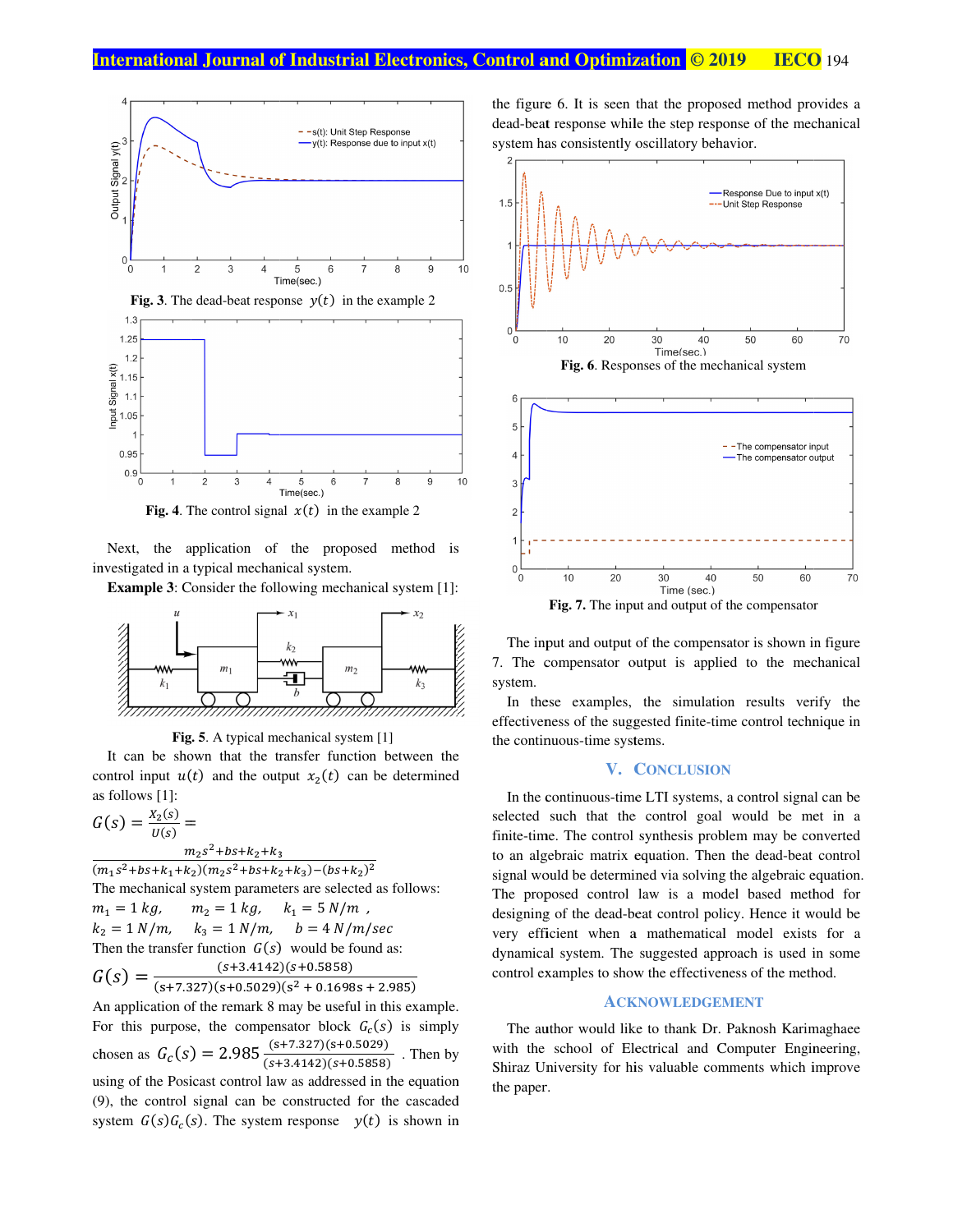#### **International Journal of Industrial Electronics, Control and Optimization © 2019 IECO IECO** 195

#### **REFERENCE**

- Jersey: Prentice-Hall Englewood, 2010.<br>
[2] O. J. M. Smith, "Posicast control of damped oscillatory [1] O. Katsuhiko, Modern control engineering, 5 ed. New Jersey: Prentice-Hall Englewood, 2010. Jersey: Prentice-Hall Englewood, 2010. Xatsuhiko, Modern control engineering, 5 ed. New<br>y: Prentice-Hall Englewood, 2010.<br>M. Smith, "Posicast control of damped oscillatory<br>s," Proceedings of the IRE, vol. 45, pp. 1249-1255,
- O. J. M. Smith, "Posicast control of damped oscillatory systems," Proceedings of the IRE, vol. 45, pp. 1249-1255, 1957. systems," Proceedings of the IRE, vol. 45, pp. 1249-1255, 1957.<br>I. Y. Hung, "Feedback control with Posicast," IEEE
- [3] J. Y. Hung, "Feedback control with Posicast," IEEE Transactions on industrial electronics, vol. 50, pp. 94-99, 2003.<br>[4] D. A. Bristow, M. Tharayil, and A. G. Alleyne, "A survey of J. Y. Hung, "Feedback control with Posicast," IEEE<br>Transactions on industrial electronics, vol. 50, pp. 94-99, 2003.
- iterative learning control," IEEE Control Systems, vol. 26, pp.<br>
96-114, 2006.<br>
[5] W. Singhose, D. Kim, and M. Kenison, "Input shaping iterative learning control," IEEE Control Systems, vol. 26, pp. 96-114, 2006. J. M. Smith, "Posicast control of damped oscillatory<br>ems," Proceedings of the IRE, vol. 45, pp. 1249-1255,<br>7.<br>Y. Hung, "Feedback control with Posicast," IEEE<br>ssactions on industrial electronics, vol. 50, pp. 94-99,<br>3.<br>.. B
- W. Singhose, D. Kim, and M. Kenison, "Input shaping control of double-pendulum bridge crane oscillations," Journal of Dynamic Systems, Measurement, and Control, vol. 130, p. 034504, 2008. control of double-pendulum bridge crane oscillations,"<br>Journal of Dynamic Systems, Measurement, and Control, vol.<br>130, p. 034504, 2008.<br>S. Paul, A. Halder, and A. K. Nath, "Deadbeat Control of
- [6] S. Paul, A. Halder, and A. K. Nath, "Deadbeat Control of Dynamics of Inverted Pendulum using Signal Correction Technique," European Journal of Advances in Engineering and Technology, vol. 4, pp. 255-267, 2017. Journal of Dynamic Systems, Measurement, and Control, vol.<br>
130, p. 034504, 2008.<br>
S. Paul, A. Halder, and A. K. Nath, "Deadbeat Control of<br>
Dynamics of Inverted Pendulum using Signal Correction<br>
Technique," European Journ
- [7] K. Ogata, Discrete-time control systems, 2 ed. New Jersey: Prentice-Hall Englewood, 1995. Prentice-Hall Englewood, 1995.
- [8] A. T. Azar and F. E. Serrano, "Deadbeat control for delays," Chaos modeling and control systems design, Springer, pp. 97-132, 2015.<br>[9] Y. Atia and M. M. Salem, "Novel deadbeat power control A. T. Azar and F. E. Serrano, "Deadbeat control for multivariable discrete time systems with time varying delays," Chaos modeling and control systems design, Springer, pp. 97-132, 2015. Hall Englewood, 1995.<br>Azar and F. E. Serrano, "I<br>able discrete time systems<br>Chaos modeling and cont.<br>pp. 97-132, 2015. Journal of Advances in Engineering<br>pp. 255-267, 2017.<br>e control systems, 2 ed. New Jersey:<br>d, 1995.<br>E. Serrano, "Deadbeat control for<br>time systems with time varying<br>ling and control systems design,<br>115.<br>lem, "Novel deadbea
- Systems and Information Technology, vol. 2, pp. 242-256, 2015.<br>[10] C. Deng, Z. Shu, Y. Xia, N. Chen, T. Wang, and H. Ma, strategy for grid connected systems," Journal of Electrical Systems and Information Technology, vol. 2, pp. 242-256, 2015.
- "Three-phase photovoltaic grid-connected inverter with LCL based on current deadbeat based control and PI control," International Conference on Power System Technology, pp. International Conference on pp. 2864-2870, 2014. ia and M. M. Salem, "Novel deadbeat power control<br>gy for grid connected systems," Journal of Electrical<br>ms and Information Technology, vol. 2, pp. 242-256,<br>leng, Z. Shu, Y. Xia, N. Chen, T. Wang, and H. Ma,<br>e-phase photovo REFERENCE<br>
2. Ratsuhiko, Modern control engineering,<br>
resey: Prentice-Hall Englewood, 2010.<br>
J. M. Smith, "Posiceast control of damped<br>
1. M. Smith, "Posiceast control of damped<br>
1. M. Smith, "Posiceast control of damped<br> Deng, Z. Shu, Y. Xia, N. Chen, T. Wang, and H. Ma,<br>ree-phase photovoltaic grid-connected inverter with LCL<br>d on current deadbeat control and PI control,"<br>mational Conference on Power System Technology, pp.<br>1-2870, 2014.<br>J. 10. Katoniko, REFERENT/SCT.<br>
20. Katoniko, Nobelm control engineering, 5 ed. New [17] K. Savonda, 7<br>
Jerosy: Poemics Hall Propleson, 2010.<br>
20. M. Smith, "Present control of the meal cosilidary Control O.<br>
20. M. Smith,

[11] J. Zou, W. Xu, and C. Ye, "Improved Deadbeat Control Strategy for Linear Induction Machine," IEEE Transactions on Magnetics, vol. 53, pp. 1 4, 2017.

- [12] J. FENG, C. XIA, H. WANG, and Y. YAN, "Improved Electrical Engineering and Energy, vol. 8, p. 001, 2015.<br>[13] C. Li, R. N. Dean, J. Y. Hung, and G. T. Flowers, deadbeat predictive current control strategy of permanent magnet synchronous motors," Advanced Technology of Electrical Engineering and Energy, vol. 8, p. 001, 2015. J J. FENG, C. XIA, H. WANG, and Y. YAN, "Improved deadbeat predictive current control strategy of permanent magnet synchronous motors," Advanced Technology of Electrical Engineering and Energy, vol. 8, p. 001, 2015. deadbeat predictive current control strategy of permanent
- actuators," Micro & Nano Letters, vol. 11, pp. 722-726, 2016.<br>
[14] W. Jiang, X. Ding, Y. Ni, J. Wang, L. Wang, and W. Ma, | C. Li, R. N. Dean, J. Y. Hung, and G. T. Flowers, "Feedback posicast control for micromachined electrostatic actuators," Micro & Nano Letters, vol. 11, pp. 722 2016. "Feedback posicast control for micromachined electruatures," Micro & Nano Letters, vol. 11, pp. 72<br>2016.<br>W. Jiang, X. Ding, Y. Ni, J. Wang, L. Wang, and V.<br>"An Improved Deadbeat Control for a Three
- vol. 33, pp. 2061-2072, 2018.<br>[15] Y. He, H. S.-H. Chung, C. N.-M. Ho, and W. Wu, "Use of W. Jiang, X. Ding, Y. Ni, J. Wang, L. Wang, and W. Ma, Three-Phase<br>"An Improved Deadbeat Control for a Three-Phase Three-Line A Line Active Power Filter With Current Current-Tracking Error Compensation," IEEE Transactions on Power Electronics, vol. 33, pp. 2061-2072, 2018. vol. 33, pp. 2061-2072, 2018. "An Improved Deadbeat Control for a Three-Phase<br>Three-Line Active Power Filter With Current-Tracking Error<br>Compensation," IEEE Transactions on Power Electronics,
- boundary control with second boundary control with second-order switching surface to reduce the system order for deadbeat controller in grid-connected inverter," IEEE Transactions on Power Electronics, vol. 31, pp. 2638 -2653, 2016. ce the system order<br>connected inverter," IE<br>tronics, vol. 31, pp. 2638-Power
- [16] A. Mushi, S. Nagai, H. Obara, and A. Kawamura, "Fast and robust nonlinear deadbeat current control for boost robust nonlinear deadbeat current control for boost converter," IEEJ Journal of Industry Applications, vol. 6, pp.

319, 2017.

- [17] K. Sawada, T. Ikawa, S. Shin, K. Kumagai, and H. Yoneda, [17] K. Sawada, T. Ikawa, S. Shin, K. Kumagai, and H. Yoneda, "Continuous-time Robust Deadbeat Control of Automatic Guided Vehicle," Transactions of the Society of Instrument and Control Engineers, vol. 49, pp. 246-254, 2013. and Control Engineers, vol. 49, pp. 246-254, 2013. K. Sawada, T. Ikawa, S. Shin, K. Kumagai, and H. Yoneda, "Continuous-time Robust Deadbeat Control of Automatic Guided Vehicle," Transactions of the Society of Instrument and Control Engineers, vol. 49, pp. 246-254, 2013.<br>R awada, T. Ikawa, S. Shin, K. Kumagai, and H. Yoneda, tinuous-time Robust Deadbeat Control of Automatic ed Vehicle," Transactions of the Society of Instrument Control Engineers, vol. 49, pp. 246-254, 2013.<br>Kurosawa, "Contin
- [18] R. Kurosawa, "Continuous deadbeat control," IEEJ 1991. [18] R. Kurosawa, "Continuous deadbeat control," IEEJ<br>Transactions on Industry Applications, vol. 111, pp. 289-295,<br>[19] G. Tallman and O. Smith, "Analog study of dead-beat
- posicast control," IRE<br>vol. 4, pp. 14-21, 1958. vol. 4, pp. 14-21, 1958.
- vol. 4, pp. 14-21, 1958.<br>
[20] H. Katoh and Y. Funahashi, "Continuous-time deadbeat<br>
control for sampled-data systems," IEEE Transactions on control for sampled-data systems," IEEE Transactions on control for sampled-data systems," IEEE Trans<br>Automatic Control, vol. 41, pp. 1478-1481, 1996. "Continuous-time deadbeat
- [21] K. Tsumura, H. Morita, and Y continuous time deadbeat control," American Control<br>Conference, pp. 3190-3194, 1997. Conference, pp. 3190 3190- Automatic Control, vol. 41, pp. 1478-1481, 1996.<br>
[21] K. Tsumura, H. Morita, and Y. Saito, "Multiobjective<br>
continuous time deadbeat control," American Control Tsumura, H. Morita, and Y. Saito, "Multiobjective
- [22] E. Nobuyama, S. Shin, and T. Kitamori, "Deadbeat control of continuous-time systems: MIMO case," IEEE Conference of continuous on Decision and Control, pp. 2110-2113, 1996. on Decision and Control, pp. 2110-2113, 1996.<br>[23] Y. Hong, "Finite-time stabilization and stabilizability of a Nobuyama, S. Shin, and T. Kitamori, "Deadbeat control continuous-time systems: MIMO case," IEEE Conference Decision and Control, pp. 2110-2113, 1996.
- class of controllable systems," Systems & control letters, vol.<br>46, pp. 231-236, 2002. 46, pp. 231 time stabilization and stabilizability of a controllable systems," Systems & control letters, vol.<br>
131-236, 2002.<br>
Chammas and C. T. Leondes, "On the finite time of linear systems by piecewise constant output
- [24] A. B. Chammas and C. T. Leondes, "On the finite time [24] A. B. Chammas and C. T. Leondes, "On the finite time control of linear systems by piecewise constant output feedback," International Journal of Control, vol. 30, pp. feedback," International Journal of Control, vol. pp. 234, 1979. 227-234, 1979. eedback," International Journal of Control, vol. 30,<br>27-234, 1979.<br>F. L. Lewis, D. Vrabie, and V. L. Syrmos, Optimal con<br>ohn Wiley & Sons, 2012.<br>G. Cook, "An application of half-cycle Posicast," II Tsumura, H. Morita, and Y. Saito, "Multiobjective<br>nuous time deadbeat control," American Control<br>erence, pp. 3190-3194, 1997.<br>Jobuyama, S. Shin, and T. Kitamori, "Deadbeat control<br>ntinuous-time systems: MIMO case," IEEE Co is control," IRE Transactions on Automatic Control,<br>pp. 14-21, 1958.<br>atoh and Y. Funahashi, "Continuous-time deadbeat<br>for sampled-data systems," IEEE Transactions on<br>atic Control, vol. 41, pp. 1478-1481, 1996.<br>'sumura, H.
- [25] F. L. Lewis, D. Vrabie, and V. L. Syrmos, Optimal control: John Wiley & Sons, 2012.
- [26] G. Cook, "An application of half Transactions on Automatic Control, vol. 11, pp. 556-559, 1966. [25] F. L. Lewis, D. Vrabie, and V. L. Syrmos, Optimal control:<br>John Wiley & Sons, 2012.<br>[26] G. Cook, "An application of half-cycle Posicast," IEEE<br>Transactions on Automatic Control, vol. 11, pp. 556-559,
- [27] H. C. So and G. Thaler, "A modified posicast method of control with applications to higher Transactions of the American Institute of Electrical Transactions of the American Institute of Electrical Engineers, Part II: Applications and Industry, vol. 79, pp. 320-326, 1960. 326, 1960. [27] H. C. So and G. Thaler, "A modified posicast method control with applications to higher-order system Transactions of the American Institute of Electric Engineers, Part II: Applications and Industry, vol. 79, p. ransactions on Automatic Control, vol. 11, pp. 556-559,<br>966.<br>H. C. So and G. Thaler, "A modified posicast method of<br>ontrol with applications to higher-order systems," **Foll and Optimization © 2019 • IECO** 15<br>
11-319, 2017.<br>
C. Sawada, T. Ikawa, S. Shin, K. Kumagai, and H. Yoned<br>
Continuous-time Robust Deadbeta Control of Automativelar Vehicles' Transactions of the Society of Instrumen Institute of Electrical I. Applications and Industry, vol. 79, pp. ardenas and J. Ruiz Tello, "Posicast Control<br>initial Conditions," IEEE Latin America<br>6, 2008.<br>Hung, L. Dorcak, J. Terpak, and I. Petras, of a class of frac control with applications to higher-order systems,"<br>
Transactions of the American Institute of Electrical<br>
Engineers, Part II: Applications and Industry, vol. 79, pp.<br>
320-326, 1960.<br>
J. A. Esquivel Cardenas and J. Ruiz Te
- [28] J. A. Esquivel Cardenas and J. Ruiz Tello, "Posicast Control" with Nonzero Initial Conditions," IEEE Latin America Transactions, vol. 6, 2008. [28] J. A. Esquivel Cardenas and J. Ruiz Tello, "Posicast Control with Nonzero Initial Conditions," IEEE Latin America Transactions, vol. 6, 2008. J. A. Esquivel Cardenas and J. Ruiz Tello, "Posicast Conditions," IEEE Latin A<br>Transactions, vol. 6, 2008.<br>E. Gonzalez, J. Hung, L. Dorcak, J. Terpak, and I.<br>"Posicast control of a class of fractional-order proc<br>Open Physi
- [29] E. Gonzalez, J. Hung, L. Dorcak, J. Terpak, and I. Petras,<br>
"Posicast control of a class of fractional-order processes,"<br>
Open Physics, vol. 11, pp. 868-880, 2013.<br>
[30] K. Abidi, Y. Yildiz, and A. Annaswamy, "Control "Posicast control of a class of fractional-order processes," Open Physics, vol. 11, pp. 868-880, 2013.
- [30] K. Abidi, Y. Yildiz, and A. Annaswamy, "Control of Uncertain Sampled-Data Systems: An Adaptive Posicast Control Approach," IEEE Transactions on Automati Control Approach," IEEE Transactions on Automati Control, vol. 62, pp. 2597-2602, 2017. v., vol. 11, pp. 868-880, 2013.<br>
Y. Yildiz, and A. Annaswamy, "Control of impled-Data Systems: An Adaptive Posicast proach," IEEE Transactions on Automatic 62, pp. 2597-2602, 2017.



**Valiollah Ghaffari** received the BS, MS and PhD degrees in electrical engineering from Shiraz University, University, Shiraz, Iran in 2006, 2009 and 2014 2014 respectively. He is currently assistant professor at electrical engineering **affari** received the BS, MS<br>degrees in electrical<br>from Shiraz University,<br>in 2006, 2009 and 2014<br>He is currently assistant<br>electrical engineering<br>rsity. His research interests

department, persian gulf university. His research interes include robust and nonlinear control systems and hybrid control systems. department, persian gulf university. His research interests include robust and nonlinear control systems and hybrid control systems. nonlinear control systems and hybrid